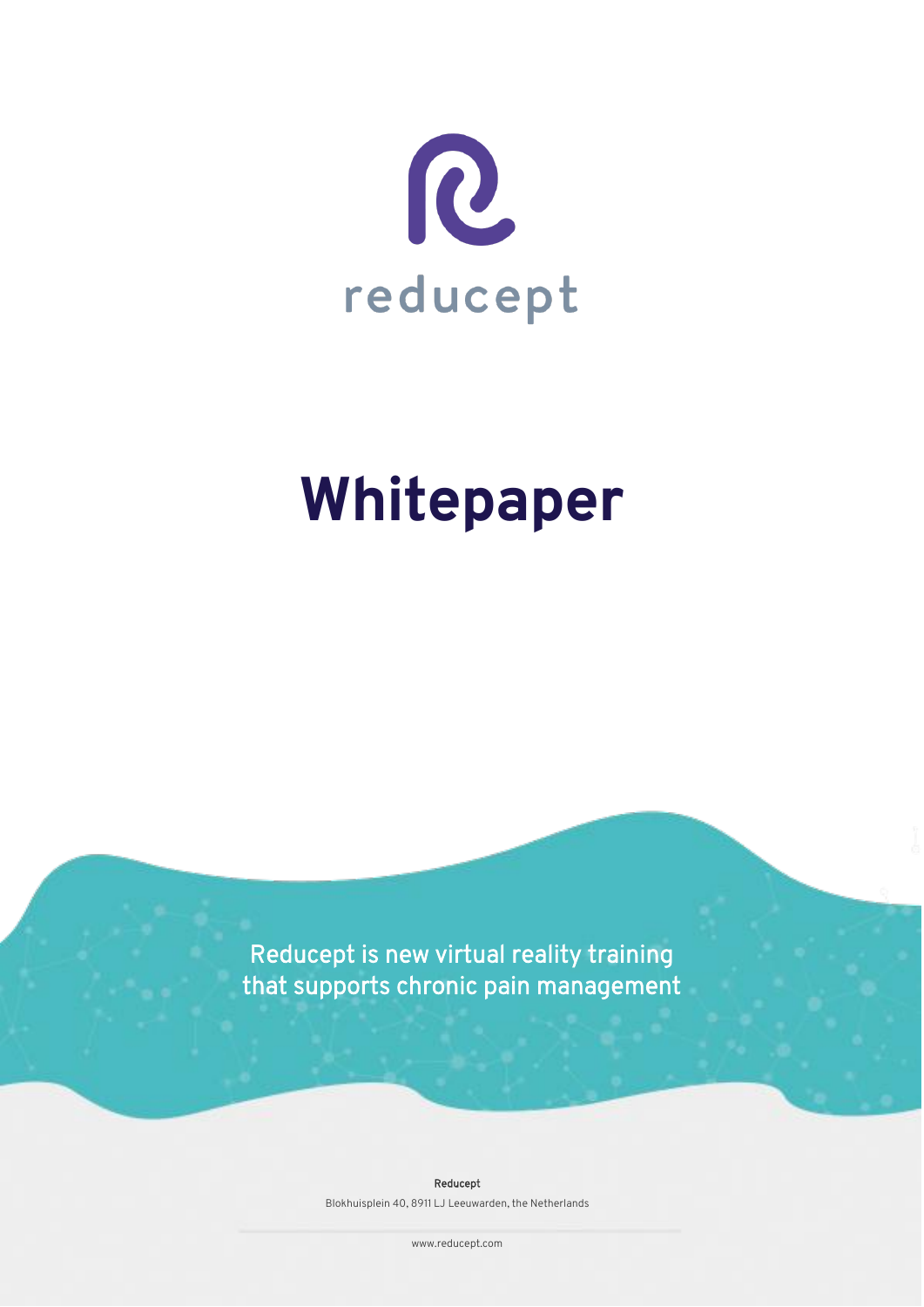# Introduction

Virtual Reality (VR) is an effective (Indovina et al., 2018) and safe (Tashjian et al., 2017) complimentary pain management therapy. Studies have confirmed the effectiveness of interventions (Austin and Siddall, 2019; Indovina et al., 2018; Chirico et al., 2016). VR has passed through the hype cycle and will continue to exist in the treatment of pain. By stimulating the visual, auditory and proprioceptive senses, VR provides patients with the ability to manage chronic pain through distraction, focus-shift and/or to increase their skills to modulate the processing of pain sensations. All of these mechanisms have been evaluated by Pourmand et al. (2018) in nine studies (published from 2013-2017).

The difference in the sustainable effect of pain reduction through Virtual Reality lies in software design (Ahmadpour et al., 2019). Research has shown that the effectiveness of VR analysis interventions varies greatly by the degree to which the patient trains by using the emotional brain. Reducept teaches patients about pain through virtualization of their own bodies, but to be truly effective, patients use cognitive techniques in a playful way to train the brain themselves. This makes Reducept unique in this context.

In the Netherlands, over 18% of the population experiences moderate to severe pain that continues for more than 3 months (Bala, 2011). In adult Europeans, 19% of the population suffers from chronic pain, which seriously affects social and working life quality (Dezutter, Dewitte, Thauvoye, & Vanhooren, 2017; Leadley et al., 2014; O'Brien & Breivik, 2012; Reid et al., 2011). The negative effects of chronic pain manifest themselves as, for example, a reduction in the quality of life, the inability to perform certain movements, restrictions in daily activities, social isolation, depression and helplessness (Eisenberg, O'Brien et al., 2013; Outcalt et al., 2015; Reid et al., 2011). 46% of Dutch chronic pain patients indicate that their pain problem is not being treated adequately. Of those patients with a VAS pain score (Visual Analogue Scale) of 5 or higher, 78% experience their treatment as inadequate (Bekkering et al., 2011). The incidence of recurring chronic pain is increased in this group of patients, along with the amount of time spent in the clinical setting (Outcalt et al., 2015; Reid et al., 2011).

National and international guidelines prescribe pain education as pain management skills for primary intervention for chronic pain (Briggs, 2012; Eccleston, Wells, & Morlion, 2018; van Cranenburgh, 2016; Wilgen & Nijs, 2007). Despite this priority and related recommendations, less than 4% of patients receive these interventions during their treatment (Bekkering et al., 2011; Briggs & Mayor, 2013; van Cranenburgh, 2016; Vrolijk, 2016; Wilgen & Nijs, 2007).

What makes Reducept unique is the integration of policy guidelines-based education and pain management techniques. These guidelines have been translated into game-based training by which patients learn about pain and about how to apply pain management strategies in their daily lives (Briggs & Mayor, 2013; Elabd, 2012; Moseley & Butler, 2015).

The aim of Reducept is to enable patients to experience that pain can be influenced and managed in a positive way by changing the way they think about pain.

# Pain theory & Education

Reducept is based, among other things, on the 'Explain Pain' Theory (Moseley & Butler, 2003). In short: our brains 'create' pain when they perceive that our body is in danger. Pain can be a strong emotional and subjective experience – and by influencing related cognitive, emotional and behavioural processes, the pain experience can change. Moseley and Butler have successfully demonstrated that the knowledge that forms part of their 'Explain Pain' education can improve functioning and reduce pain scores with a reduction in pain scores that is sustained over a longer period (Moseley & Butler, 2015).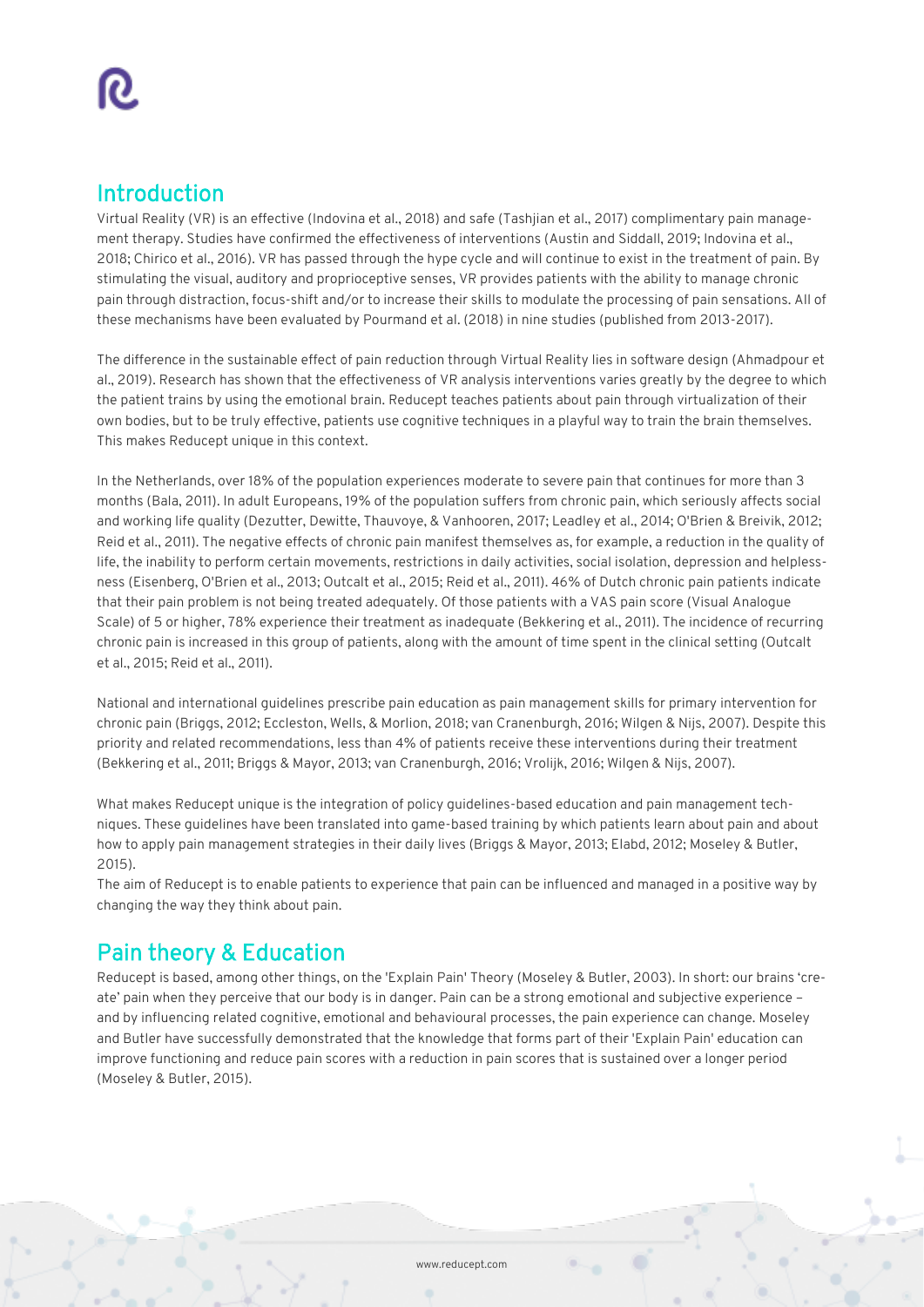Pain formation in Reducept is based on the 'Explain Pain' guidelines (Moseley & Butler, 2015) and on the guidelines by Lauren Heathcade at the IASP World Congress on Pain 2018. In summary, the most important learning experiences in Reducept are that:

- There are many potential factors that contribute to pain
- We are all bioplastic
- Pain is not an accurate marker of tissue damage
- Pain education is a form of treatment
- Pain is a brain expression
- Pain is a protector
- The brain becomes over-excitable/sensitive

# Theoretical Psychological Framework

Reducept was developed to offer patients both pain education and pain management skills. Since the 1970s, both behavioural and cognitive approaches have been used to manage chronic pain (Melzack & Wall, 1965). Nowadays, these methods are widely used within multidisciplinary pain management (van Dessel et al., 2014). Cognitive behavioural therapy (CBT) is the most widely known treatment and this has been proven to be an effective treatment for patients with chronic pain (van Dessel et al., 2014; Morley, Eccleston, & Williams, 1999; Thorn, 2017; Thorn et al., 2018; Williams, Eccleston, & Morley, 2012). In short, CBT focuses on how cognitive, behavioural and emotional processes interact and how a patient can positively influence these processes.

The theoretical framework that is used to describe the psychological effect of Reducept on the patient is integrative CGT (ICBT) (ten Broeke, & Korrelboom, 2004). ICBT theory can be seen as being a 'psychological programming language' to create and to test hypotheses for emotional problems. Hypotheses described in ICBT also allow other treatment methods apart from traditional CBT exercises to be tested, making it a valuable method to be incorporated and systematically test innovative treatment methods.

Although the context of VR differs from traditional psychotherapy, the idea of how change takes place is the same. Reducept is built on three different psychotherapeutic techniques, where each framework of training is directly linked to therapeutic exercises (Fennema & Zantema, 2019). These exercises have been redesigned in the context of VR, using the unique features and opportunities that VR has to offer. The immersion of VR gives us the unique ability to better influence the cognitions and emotions of patients with chronic pain. Being able to direct the patient's experience makes it possible for patients to always achieve success in their training. Especially for patients who have had many negative treatment experiences, this is of great importance for obtaining a positive growth mindset. Every aspect of the training is theoretically substantiated (Fennema & Zantema, 2019).

During the design cycle, the Participatory Design (PD) method is used to guarantee psychological and technical requirements regarding both the development and the use of Reducept in clinical and home settings (Heapy et al., 2015a, 2015b; Kuipers, Wartena, Dijkstra, Prins, & Pierie, 2013; Robertson & Simonsen, n.d.). This means that relevant stakeholders-including adults with chronic pain, therapists, physicians, nurses and game developers-are concurrently involved in the design process. This process includes research, decision-making, development of ideas for the application and for testing of Reducept during and after the development process.

### Research findings

In collaboration with healthcare centres in the Netherlands, tests were conducted between January 2018 and June 2019. During this testing period, patients with chronic pain could train with Reducept in different care settings such as specialist centres, physiotherapy practices and psychology practices. Patients with chronic pain symptoms (ICD10), in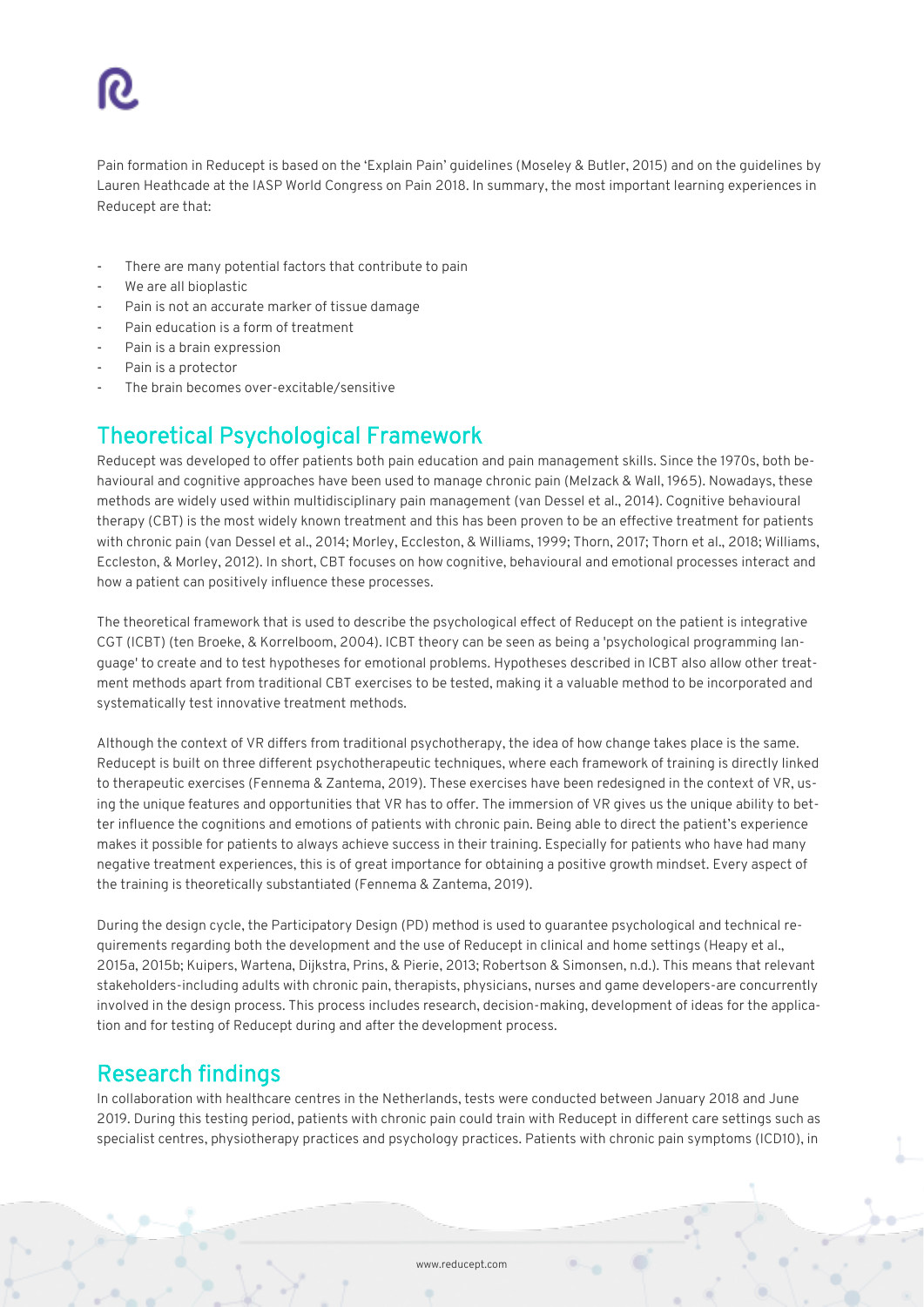the 18 to 90 age range and of noted minimum average intelligence were enrolled in the study (Supplemental Information 1: WHO ICD10 International Classification of Diseases, N.D.). Exclusion criteria were complex psychiatric problems, visual disorders and patients with impaired reality perception, delusion and/or hallucinations. Training sessions were recorded and processed in the Unity database, after which the data was analysed in Unity and Excel.

The total number of individual training session games played by patients with chronic pain was 4562. A decrease in pain was noted in 77% of the training sessions. The average decrease in pain score was 8%, corrected for the continuity factor. 180 patients were asked to play the complete training program in chronological order. 104 patients indicated a starting VAS pain score of > 4. The average absolute decrease was 2. Players with a higher pain score noted a greater pain decrease here. User-friendliness of Reducept scored 8 out of 10 (Drew, Falcone, & Baccus, 2018).

# Future research directions

In a multicentre RCT together with the Radboud University Medical Centre, Rijnstate Hospital, Canisius Wilhelmina Hospital and the Leeuwarden Medical Centre, research is being done about the implementation of Reducept. In September 2019, research is being done at Rijnstate Rehabilitation into the use of Reducept in 60 patients with lower back pain.

As from September 2019, Reducept is available as E-Health training for use in practice settings or for home use. Reducept comes complete with its own data analysis tool to help both clinicians and researchers gain insight into the results that patients are achieving during Reducept training, both in practice settings and at home.

# References

Ahmadpour, N., Randall, H., Choksi, H., Gao, A., Vaughan, C., & Poronnik, P. (2019). Virtual Reality interventions for acute and chronic pain management. The international journal of biochemistry & cell biology, 114, 105568. DOI: 10.1016/j.biocel.2019.105568

Bala, M. (2011). Epidemiology of Chronic Pain in the Netherlands.

Broeke, E. T., ten Broeke, E., & Korrelboom, K. (2004). Gedragsexperimenten in cognitieve therapie: Psychopraxis. https://doi.org/10.1007/bf03072151

Dessel, N., den Boeft, M., van der Wouden, J. C., Kleinstäuber, M., Leone, S. S., Terluin, B., … van Marwijk, H. (2014). Non-pharmacological interventions for somatoform disorders and medically unexplained physical symptoms (MUPS) in adults. Cochrane Database of Systematic Reviews , (11), CD011142.

Drew, M. R., Falcone, B., & Baccus, W. L. (2018). What Does the System Usability Scale (SUS) Measure? Design, User Experience, and Usability: Theory and Practice. https://doi.org/10.1007/978-3-319-91797-9\_25

Eccleston, C. (2010). Psychology of Chronic Pain and Evidence-Based Psychological Interventions. Evidence-Based Chronic Pain Management. https://doi.org/10.1002/9781444314380.ch6

Fennema, M. &. Zantema, L.(2019). Reducept guidelines for the treatment of Chronic Pain (Version 1.0). Medical Centre Leeuwarden.

Heapy, A. A., Higgins, D. M., Cervone, D., Wandner, L., Fenton, B. T., & Kerns, R. D. (2015a). A Systematic Review of Technology-assisted Self-Management Interventions for Chronic Pain. The Clinical Journal of Pain. https://doi.org/10.1097/ajp.0000000000000185